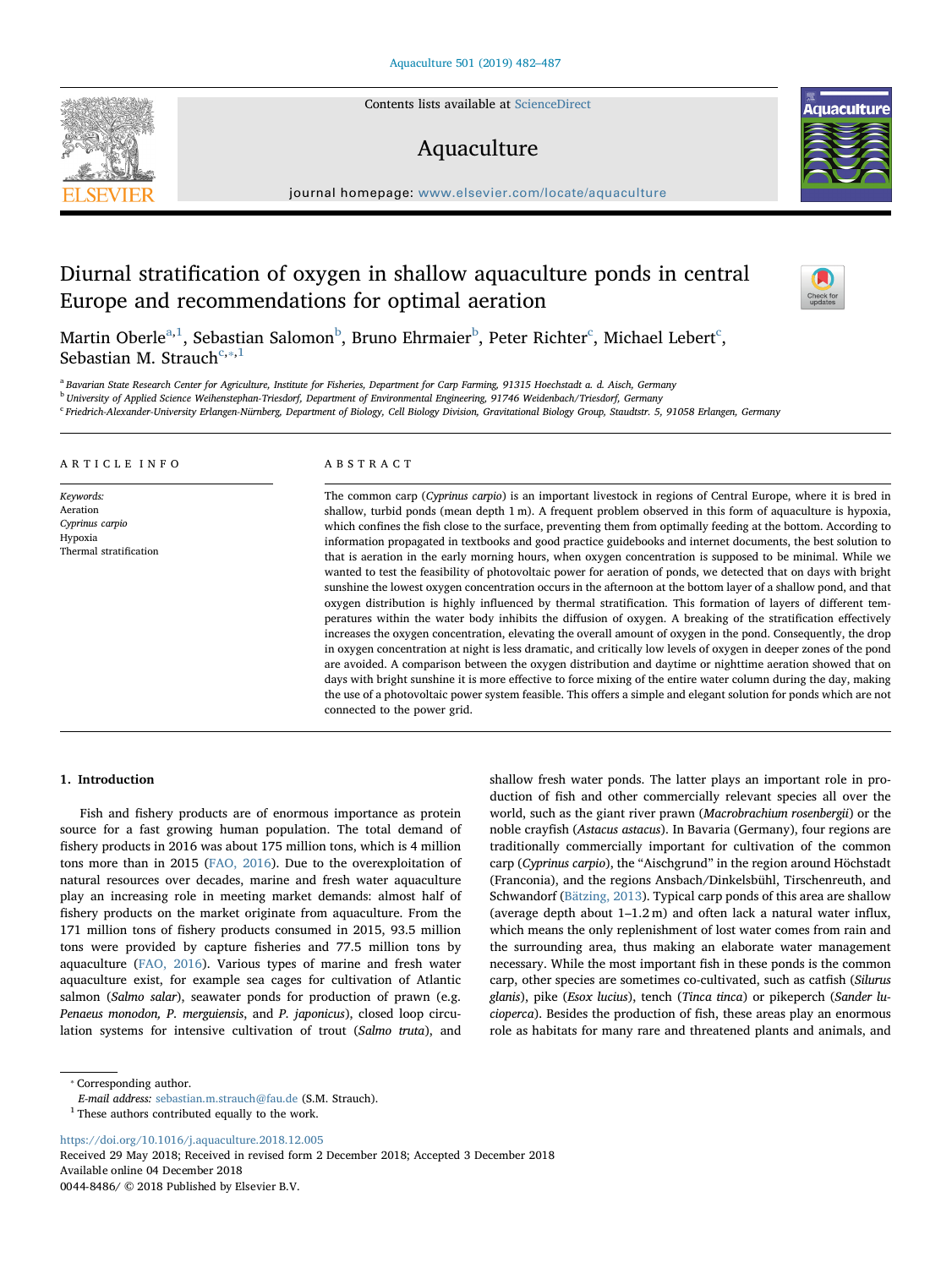have a considerable importance for tourism ([Bätzing, 2013\)](#page-5-1). The regions show a typical temperate oceanic climate with pronounced four seasons that present cold winters and hot summer. The very low temperatures inhibit the growth of carps during winter and it can take up to three years to produce fish with optimal size (1–2 kg) for the market.

Successful cultivation of carps is strongly related to environmental factors, especially oxygen concentration and temperature, both of which follow a seasonal pattern: towards the end of the production season in August, hypoxia occurs more frequently. At that time, the photosynthetic organisms do not produce the same amount of oxygen, as the days grow shorter. In addition, fish have a relatively high oxygen demand when the water is warmer. When the phytoplankton starts to die, the available biomass for the bacteria contributes further to a high oxygen demand.

Carps rummaging through the muddy bottom to find their prey (like chironomids and tubifex) or algae blooms give the ponds their usual turbid characteristic. The constant resuspension of sediments leads also to a high biological oxygen demand. Severe lack of oxygen in the water is easy to spot from the shore of a pond: the carps are close to the surface and very obviously breathe with effort, sometimes even reaching out of the water with their mouths.

Oxygen concentration in a pond is dependent on a number of factors: the atmospheric oxygen is in equilibrium with the dissolved oxygen in the water. As diffusion is the main force behind the exchange, the process is slow: even a vertically mixed pond will not reach saturation (as the diffusion into the water body cannot compensate for the consumption) during nighttime, when there is no photosynthetic oxygen production.

Production of oxygen occurs by photosynthetic organisms, mostly phytoplankton, but also higher plants. One problem in a carp pond is that due to the bottom feeding of its inhabitants, the water is usually quite turbid, narrowing the zone for photosynthesis down to a water layer at the surface and limiting photosynthesis. Another problem are the algae themselves, as they can grow to such a density that they contribute substantially to turbidity.

Oxygen is consumed by the heterotrophic organisms in the pond, i.e. the animals, but also to a considerable extend by the microbial community in the mud. Additionally, the phytoplankton consumes oxygen during the night or at very low solar irradiance.

As oxygen depletion is an obvious problem due to the pathetic display of the carps gasping for oxygen rich water, a common strategy to solve this problem is the aeration of ponds. However, many ponds are in remote locations and not connected to the power grid. If a fish farmer identifies a situation that requires aeration in such a remote pond, he might use a modified accessory to his tractor, like a manure mixer or another propeller-like contraption, in order to provide mixing until the behavior of the fish suggests that the hypoxic crisis is over ([Fischerzeugerring Mittelfranken e. V., 2006\)](#page-5-2). A disadvantage to this approach is that he will be busy for some time and unable to do other work. If daytime aeration were a solution for the problem, solar energy could be used to generate off-the-grid power. The fish farmer would have to check his ponds only now and then, leaving him free for other work. Current progress in microelectronics (such as internet of things) could provide connectivity for remote control.

In this study, the effect of daytime and nighttime aeration on temperature and oxygen concentration in ponds was analyzed and compared to results from the same ponds without aeration. Probes were placed close to the bottom and at roughly half the depth in the water column. Additionally, solar irradiation and wind speed were recorded. Representative results of the measurements are presented in this manuscript.

#### 2. Material and methods

## 2.1. Location and experiment period

Experiments were performed in two ponds of the Bavarian State Research Center for Agriculture, Institute for Fisheries, Department for Carp Farming, in Höchstadt, Germany (49°41′55.70″N, 10°48′0.05″E). One pond has a surface area of  $200 \text{ m}^2$  and the other a surface area of 1000 m<sup>2</sup>. Maximum depth of the ponds is about 1.0 m. The ponds were populated with two-year-old common carps (Cyprinus carpio) at a density of about 1500/per hectare. The experiments were perforemed from 08.07.2015 to 11.09.2015. This corresponds to the mid and second half of the usual open-air growing season, which starts in May and ends in October.

# 2.2. Aeration of the ponds

Pond 3 with a surface area of  $200 \text{ m}^2$  was aerated with one  $150 \text{ W}$ aerator (Aqua-Hobby), and pond 7 with 1000 m<sup>2</sup> surface area with a 500 W-aerator (Aqua-Wheel, both Linn Gerätebau GmbH, Lennestadt-Oedingen, Germany). The aerators were operated with time switches either at night or during the day. Aeration time was 7h, either from  $22:00-05:00$ , or from  $10:00-17:00$ .

# 2.3. Measurement of physical parameters

Probes for measurement of oxygen and temperature (both WTW, Weilheim, Germany) were placed in a depth of 40 cm and 80 cm, respectively. The distance to shore was 2 m. Oxygen and temperature data were collected with a MIQ/TC 2020 XT-terminal (WTW, Weilheim, Germany) every 10 min. Solar radiation and weather data were taken from an agrometeorological station of the Bavarian State Ministry for Food, Agriculture and Forestry in Hoechstadt, which is situated close to the experimental ponds.

# 3. Results

## 3.1. Measurements without aeration

At wind speed below 3.5 m/s, stratification occurred and a distinct pattern of oxygen and temperature distribution between the 40 cm and the 80 cm horizon was recorded ([Fig. 1](#page-2-0)). In the morning, the 40 cm layer responded with a phase shift in oxygen concentration of about 6 h to the intensity of solar radiation, reaching maximal values in the evening. The 80 cm layer got oxygen-depleted during the day and late evening. Oxygen concentrations often reached a minimum below the critical (for carp) threshold of 1 mg/L. At night, oxygen concentration in 40 cm depth decreased while it sharply increased in the 80 cm-horizon. In the course of several hours, the oxygen concentrations between the two layers became equilibrated. After that, both concentrations declined. After sunrise, oxygen in the 40 cm level increased again, while in the 80 cm level oxygen concentration dropped to very low values. Temperatures of the two depths were almost identical in the morning before sunrise. During solar irradiation, water temperature in the 40 cm level rose considerably faster compared to the 80 cm horizon. At night, temperature in the 40 cm level decreased while it simultaneously increased in the 80 cm layer. In the early morning, both temperatures became equilibrated and decreased until sunrise. At this point, the cycle started from the beginning.

#### 3.2. Results of pond aeration

Aeration at night (22:00–05:00, [Fig. 2\)](#page-2-1) lead to an increase of oxygen in the 80 cm layer. The kinetic of oxygen and temperature development was very similar to the results obtained without aeration. Aeration during the day (10:00–17:00, [Fig. 3\)](#page-3-0) also increased the oxygen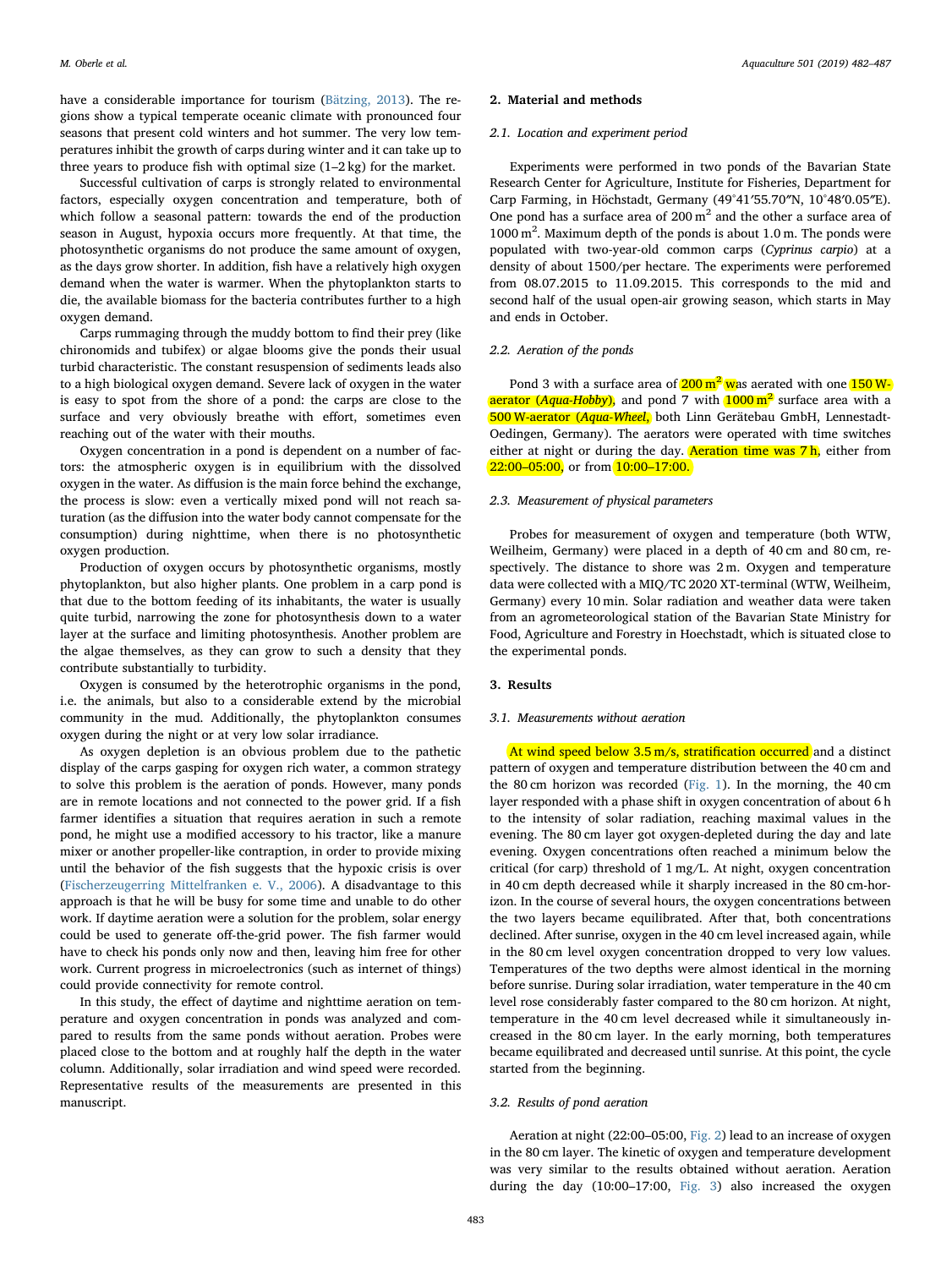<span id="page-2-0"></span>

Fig. 1. Data plot of pond 7 from 15.07.15 to 19.07.15 without aeration. Oxygen (diamonds) and temperature (circles) over four days at different depths (full symbols: 80 cm, empty symbols: 40 cm). Additionally, solar irradiance (solid line) and wind speed (dotted line) are plotted.

concentration at 80 cm. Oxygen levels as well as temperatures were almost identical in both depth. Maximum oxygen concentration in the 40 cm-horizon was lower as compared to not-aerated ponds (but still at a high range), but in the lower level oxygen concentration always stayed above 2 mg/L. Only in the morning hours, oxygen drops were more pronounced in 80 cm compared to 40 cm.

## 4. Discussion

Up to now, it is generally believed that oxygen concentration in ponds is high during the day because of photosynthetic activity of algae and water plants. Oxygen values are expected to decrease (often dramatically) in the night, when the photosynthetic activity of these organisms does not take place and the oxygen consumed by respiration is not replaced [\(Billard, 1999](#page-5-3)). Chang and Ouyang investigated effects of temperature, wind and light in lakes at the Pearl River in China and

<span id="page-2-1"></span>

Fig. 2. Data plot of pond 7 with aeration during the night (30.07.15). Oxygen (diamonds) and temperature (circles) at different depths (full symbols: 80 cm, empty symbols: 40 cm). Additionally, solar irradiance (solid line) and wind speed (dotted line) are plotted. Note that aeration commenced the previous day at 22:00 and showed a steep increase in oxygen at 80 cm depths as it does in the data shown at 22:00.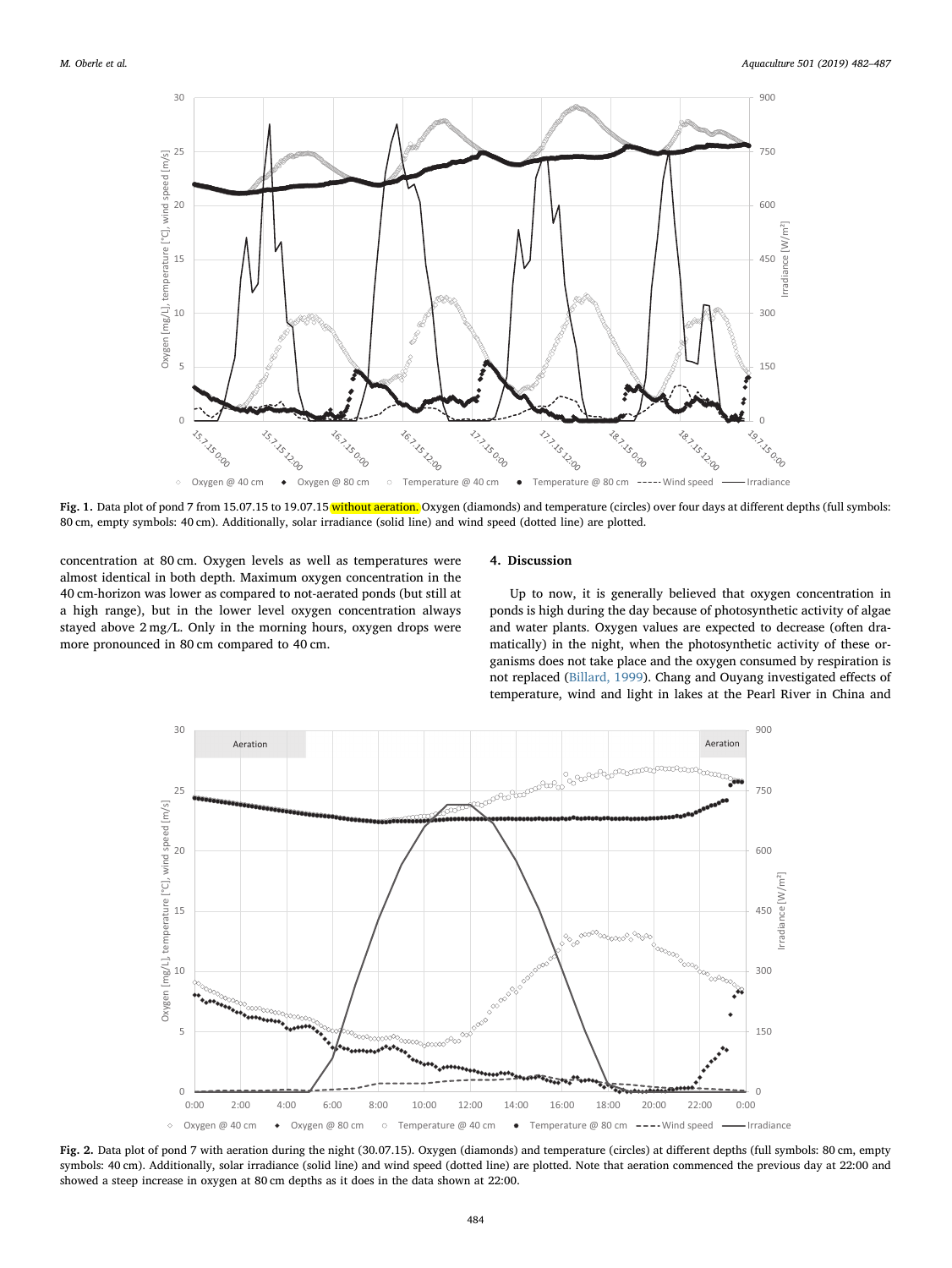<span id="page-3-0"></span>

Fig. 3. Data plot of pond 7 with aeration during the day (22.08.15). Oxygen (diamonds) and temperature (circles) at different depths (full symbols: 80 cm, empty symbols: 40 cm). Additionally, solar irradiance (solid line) and wind speed (dotted line) are plotted. Aeration duration was **from 10:00 to 17:00**.

constructed a model of dissolved oxygen dynamics and vertical circulation based on measurements and mathematical calculations [\(Chang](#page-5-4) [and Ouyang, 1988](#page-5-4)). The authors measured oxygen concentrations in ponds in a spatial interval of 10 cm from the surface to 120 cm. They found that thermal stratification only occurs on calm sunny days. Oxygen distribution very much depended on thermal stratification. In the morning of sunny days, low oxygen concentration in all horizons of the water column were detected (overall about 2 mg/L). After sunrise, surface oxygen content increased, while deeper layers were not enriched with oxygen. The concentration difference became even more drastic at noon and in early afternoon. During the night, oxygen equilibrates at first in the water column (decrease at the surface and increase in deeper horizons). After equilibration, oxygen concentration decreases equally in all horizons. This kinetic speaks very much for a temperature driven stratification.

In this study, two **probes were installed at 40 cm and 80 cm depths** of a **pond with an overall depth of about 100 cm.** The results show a steep increase in the oxygen concentration in the middle layer of the water body during the day [\(Fig. 1\)](#page-2-0). The bottom layer is quite unaffected by daylight, probably because of the turbidity of the water, which does not allow enough sunlight to penetrate into the deeper layers and therefore, no photosynthetic oxygen production occurs. Additionally, oxygen is constantly consumed by the microbiota in the mud. This leads to a more or less continuous decrease of oxygen concentration. A closer look into the oxygen data [\(Fig. 1](#page-2-0)) seems to indicate that the decline in the oxygen concentration is caused by the lack of daylight, as it sharply decreases after nightfall. However, this is not only due to the lack of photosynthetic oxygen production, while the consumption continues. It is also strongly related to the temperature: after nightfall, temperature decreases at 40 cm depth, until after some hours, the temperature curves at the two depths merge. At that point, no difference in the oxygen content is observed any more, clearly indicating that the formation of thermal layers is responsible for the oxygen distribution. In other words, during the day, a thermal gradient develops within the water body with lower temperature at the bottom and higher temperature at the surface, separating the zones of oxygen consumption at the bottom and oxygen production and atmospheric uptake near the surface. The recorded temperature difference between the 80 cm

horizon and the 40 cm horizon was found to be in a range of 4.5–6 K, which corresponds to a density difference of more than 1‰ (density of water:  $\delta_{29\degree C}$  = 995.64 g/L,  $\delta_{23\degree C}$  = 997.54 g/L). This thermal gradient inhibits the exchange of oxygen between the two layers. The deeper layers of the water column deplete in oxygen, although a lot of oxygen is produced at the surface. At night, air temperature usually drops and a heat transfer from the water surface to the atmosphere occurs, which results in decreasing temperature of the surface water. The temperature-driven density difference disappears, and so does the oxygen difference, as the water masses formerly divided by a thermocline mix and unify. Right now, oxygen is evenly distributed in the entire water column.

It is important that the **presence of carps rummaging through the** muddy bottom does not destroy the thermal gradient, even though the low spatial resolution of the measurement does not allow for an estimate of the size of the zone of influence of the fish-induced water movement.

As lack of oxygen is commonly observed in the morning hours, it seems a reasonable idea to aerate the water at night. In fact, some fish farmer associations and carp specific literature promote aeration late at night or in the small hours [\(Fischerzeugerring Mittelfranken e. V., 2006](#page-5-2); [Horváth, Seagrave, & Tamás, 2002;](#page-5-5) [Kirchmaier, 2015](#page-5-6)). The result of that, however, is not very much different from no action at all as shown in [Fig. 4](#page-4-0), which shows the oxygen and temperature data from pond 7 on two different days. The days were selected in due consideration to the irradiance. While the absolute values are different, the overall trend remains very similar, which probably is a consequence of the fact that in the early morning, oxygen concentration increases in the deep layers anyway due to the breakdown of the thermal stratification. Aeration only accelerates the process and does not seem to introduce very much oxygen into the water. On the contrary, even during aeration, oxygen levels drop ([Fig. 4](#page-4-0), triangles), while they do not do it at all in the bottom layer of the pond without aeration (diamonds). This was observed in two different ponds (3 and 7) during the same night ([Table 1](#page-4-1)).

Daytime aeration on the other hand elevates the oxygen concentration in the bottom layer, sometimes close to saturation levels. This strongly suggests that any increase in oxygen concentration due to aeration is in fact caused by a distribution of the oxygen produced by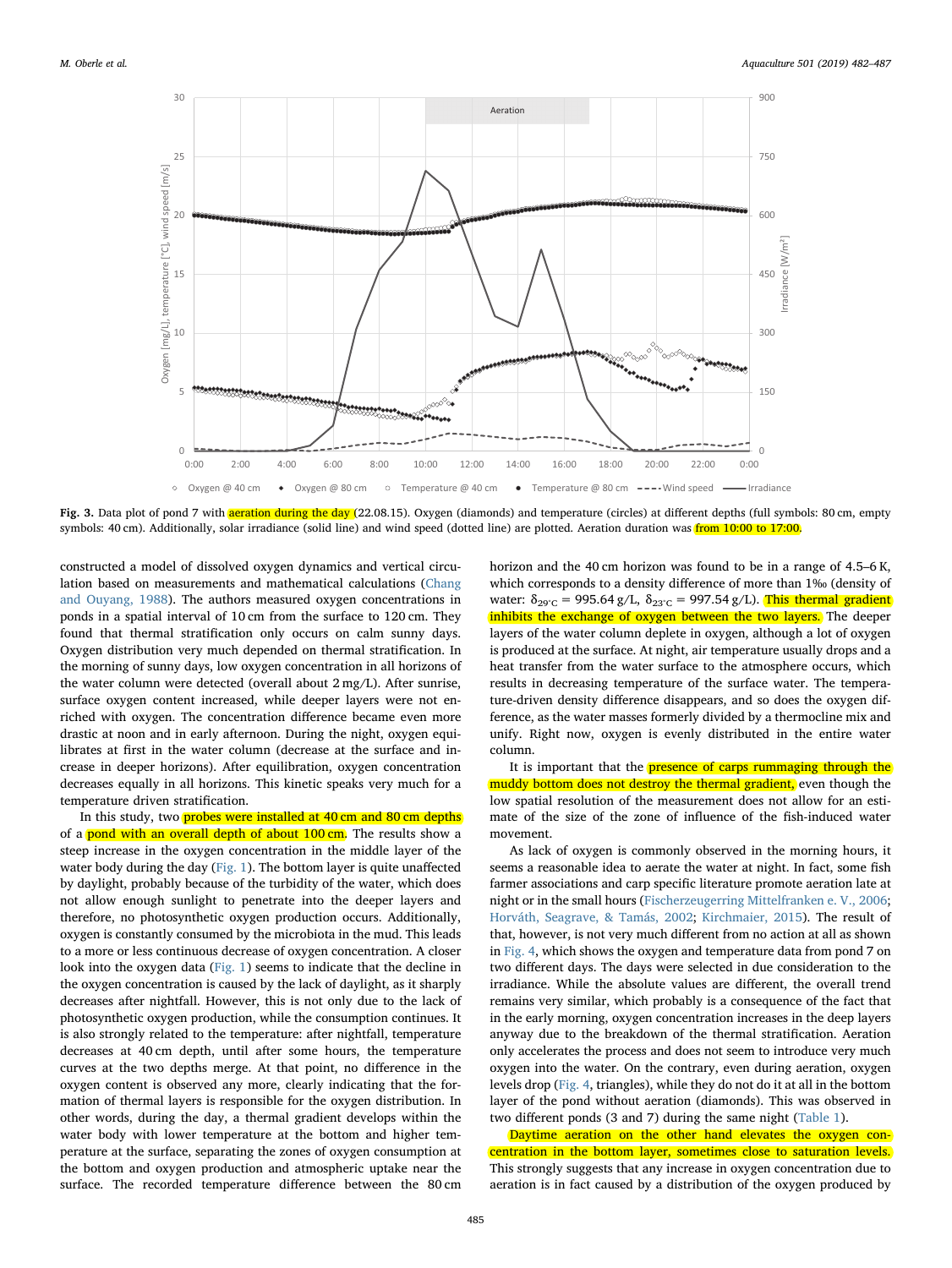<span id="page-4-0"></span>

Fig. 4. Superimposition of two days in pond 7 (16.07.15 as in [Figs. 1,](#page-2-0) and 30.07.15 as in [Fig. 2](#page-2-1)). Diamonds and circles without aeration, triangles and boxes with aeration as indicated by the grey bars on top. Full symbols: 80 cm depth, empty symbols: 40 cm depth. The general trend of the corresponding lines is quite similar.

the photosynthetically active plankton. In untreated ponds at high irradiation levels, the levels of oxygen exceed saturation even in 40 cm depth ([Fig. 1](#page-2-0), saturation between 7.67 and 8.69 mg/L), and can be assumed to be even higher closer to the surface, as the turbidity of the water does not allow for deep penetration of light and hence, photosynthesis is impaired. Consequently, if supersaturation occurs at halfmaximum depth, it is to be expected to be even more pronounced higher up. The mixing of this water layer into the water column will drastically increase the overall content of oxygen in the water, forming an enormous buffer, which contains enough oxygen to provide for the nightly demand without reaching critical levels.

The dynamics of photosynthesis in a turbid pond are multifaceted. It might appear counterproductive to move algae down into dimly lit layers, as this will decrease their photosynthetic oxygen production. It is important to keep in mind that an excess of light can inhibit photosynthesis by damaging the pigments involved or (especially the ultraviolet fraction of sunlight) the organism itself ([Häder, 2006\)](#page-5-7). As the stratification traps phytoplankton constantly in the top layer, it is not unlikely that in the course of the day, photosynthetic efficiency decreases. At the same time, algae trapped in deeper layers do not get sufficient light. A mixing of the layers might therefore be beneficial, as both constantly excessive and constantly low light conditions are avoided for the phytoplankton community as a whole.

Overall, our results show that in shallow ponds, aeration during the day yields better results than during the night, as it increases oxygen concentration throughout the water column. However, we only measured during sunny days, when photosynthetic oxygen production is substantially higher compared to overcast days. We also want to stress that our findings are valid for shallow ponds. In personal communications, one of the authors (M.O.) was advised by Czech scientists that it might be detrimental to mix a pond with a thick anoxic section within the water column. This would decrease the oxygen concentration in the upper layers to unfavorable levels; however, their ponds are deeper than 1 m. To understand that concern, it is helpful to imagine two ponds of identical surface, but different depths, 1 m and 2 m, and to assume that the oxygen in the pond comes primarily from photosynthesis, not from diffusion from the atmosphere. The turbidity shall be the same, as well as the stocking with fish and plankton. Light penetrates in sufficient intensity down to 0.5 m for the phytoplankton to perform photosynthesis (the so called euphotic zone). Consequently, in the shallow pond, the ratio of the volume of oxygen production compared to the whole volume is 1:2. In the deep pond, the ratio is only 1:4. If a given amount of oxygen is to be distributed equally in the water body, the final concentration will only be half in the deep pond

<span id="page-4-1"></span>Table 1

Synopsis of the oxygen and temperature values at 80 cm depth. Mode: day or night aeration, subscript start indicates values at 0:00 for night mode and 10:00 for day mode, subscript end indicates 5:00 for night and 17:00 for day mode. Saturation at standard pressure between 21 °C and 22 °C is 8.68 mg/L and 8.53 mg/L, respectively. Arrows indicate the trend, which is always up for daytime aeration and always down for night aeration.

| Pond | Date       | Mode  | $oxystart$ [mg/L] | $oxy_{end}$ [mg/L] | temp <sub>start</sub> $[^{\circ}C]$ |    | temp <sub>end</sub> $[°C]$ |
|------|------------|-------|-------------------|--------------------|-------------------------------------|----|----------------------------|
| 7    | 22.08.2015 | Day   | 1.57              | 6.99               | 18.45                               |    | 21.18                      |
| 7    | 23.08.2015 | Day   | 2.55              | 7.39               | 18.64                               |    | 22.29                      |
| 7    | 25.08.2015 | Day   | 3.69              | 8.36               | 19.76                               |    | 21.04                      |
| 3    | 22.08.2015 | Day   | 2.98              | 8.46               | 18.53                               | z. | 21.02                      |
| 3    | 23.08.2015 | Day   | 3.66              | 8.60               | 18.82                               |    | 22.19                      |
| 3    | 25.08.2015 | Day   | 3.13              | 8.30               | 20.02                               |    | 21.00                      |
| 3    | 30.08.2015 | Night | 6.88              | 5.37               | 24.06                               |    | 22.61                      |
| 7    | 30.08.2015 | Night | 8.05              | 5.45               | 24.38                               |    | 23.01                      |